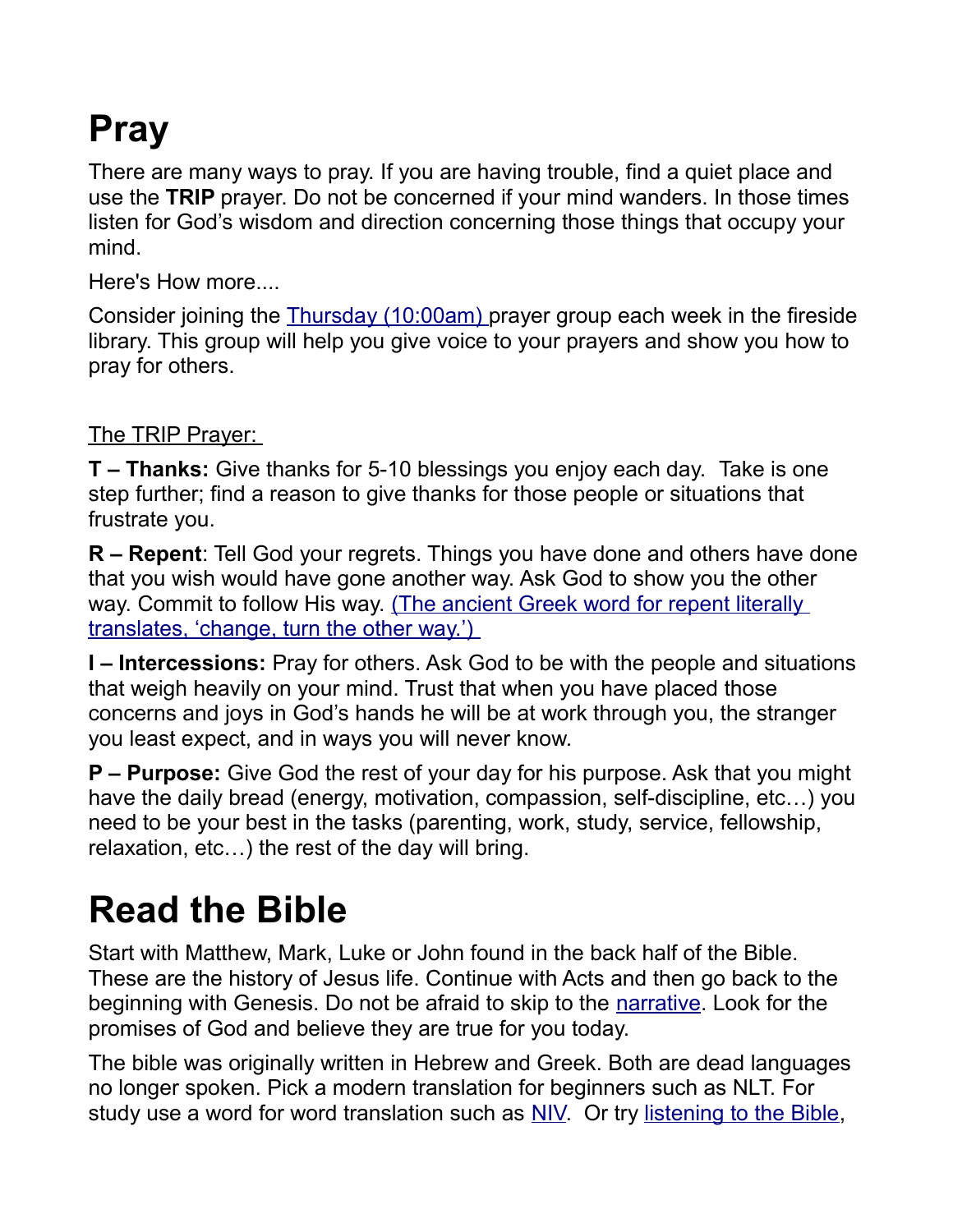there is nothing more powerful then the spoken word. Come to [worship](http://mlcjoliet.org/new-here/time-and-location/) to experience it.

As you read imagine that God/Jesus is speaking directly to you. Pray before reading asking that God's Spirit would speak to you through these words. It is not uncommon for the same passage to impact you in different ways at different times.

Join us for **Bible Study Tuesday nights at 6:30 pm.** 

### **Believe**

We encourage everyone to build a personal relationship with Jesus Christ. He is the one way to God the Father. Jesus is the way, the truth and the life. We build a relationship with Jesus like we build a relationship with anyone: we spend time in his house, we love the people that he loves, we let what is important to him become important to us, we talk to him about everything, we ask his forgiveness when we sin or make mistakes, and we read his love letter (the Bible) daily.

*'God does not call the qualified, he qualifies, the called.'*

### **Become Saved**

We are Saved by Grace through Faith.

We preach that Jesus Christ was crucified for our sins. There's nothing that we can do to earn our salvation or to deserve God's presence in our lives. The gift of God's love and mercy is a gift that anyone can receive through baptism, a repentant heart and a prayer of invitation asking Jesus to be his/her Lord and Savior.

We are saved because God is a loving Father, not because we are perfect children. We are saved because Jesus was willing to take the consequences of our mistakes. We are saved when God's Holy Spirit builds our faith that God is graceful and Jesus sacrifice was for you.

We are Saved by Grace through Faith. (Nov 10 pent) 24 Cross2 Measured(ST))

Contact a pastor today. (815-741-4488)